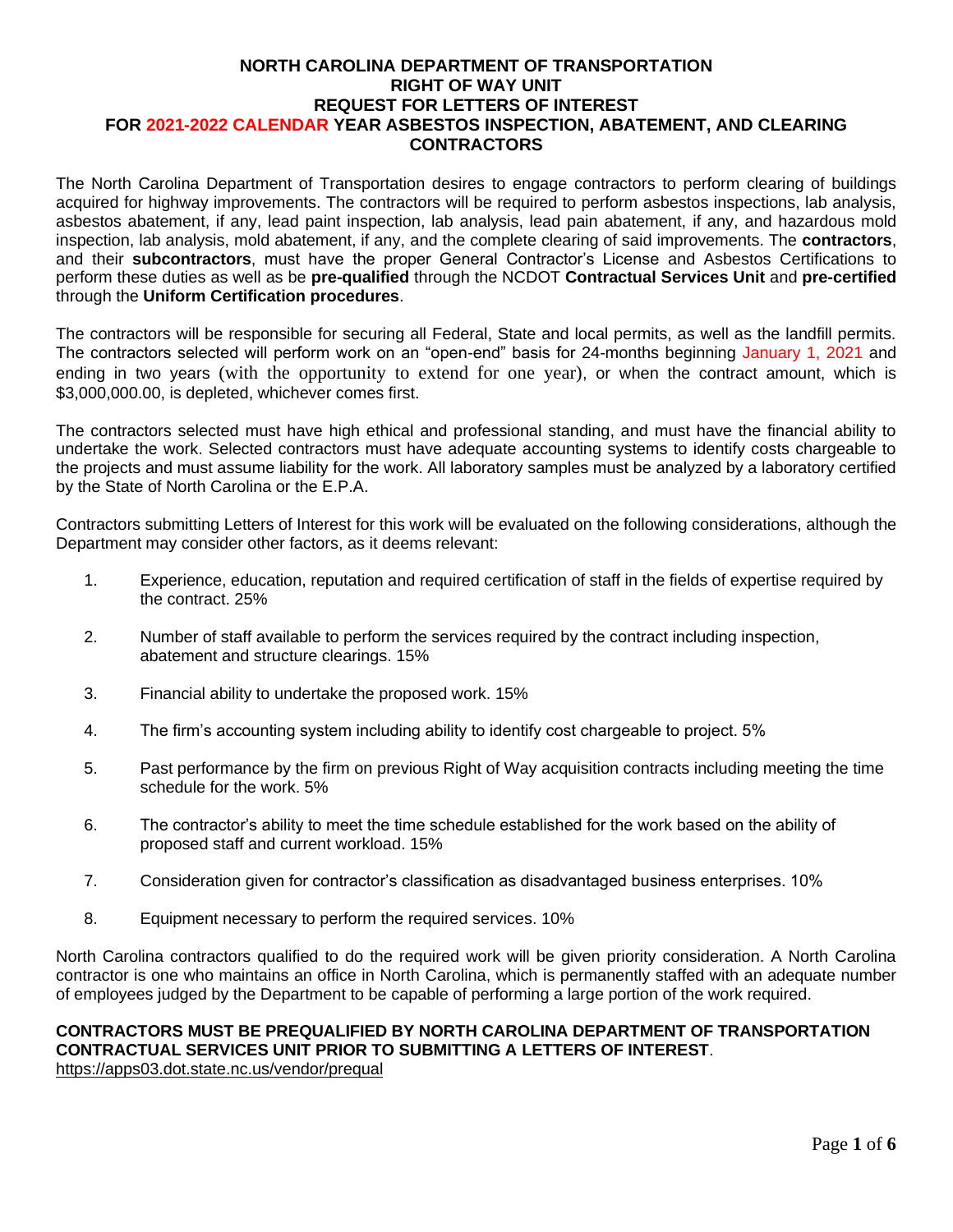All Letters of Interest are limited to FIVE (5) pages inclusive of the cover letter, *and* completed addendum, and shall be typed on 8  $\frac{1}{2}$ " x 11" sheets, single spaced, one sided. In order to reduce costs and to facilitate recycling, binders, dividers, tabs, etc. are prohibited. One staple in the upper left-hand corner is preferred. Letters of Interest containing more than FIVE (5) pages **will not be considered**.

The Department of Transportation, in accordance with Title VI of the Civil Rights Act of 1964, hereby notifies all contractors that it will affirmatively insure that in any contract entered into pursuant to this advertisement, minority business enterprises will be afforded full opportunity to submit bids in response to this invitation and will not be discriminated against on the grounds of race, color, national origin, age, disability, sex, marital status, familial status, parental status, religion, sexual origination, genetic information or political beliefs.

In the interest of conservation, Contractors are invited to submit ONE (1) copy of their Letters of Interest to the North Carolina Department of Transportation Right of Way Unit by 2:00 pm, MONDAY, OCTOBER 21, 2020. FIRMS SUBMITTING MORE THAN ONE (1) COPY WILL NOT BE CONSIDERED. Because the last page of the addendum must be notarized, please **do not** submit your packets by email.

Delivery address: Terry Niles Consultant Operations Coordinator Right of Way Unit North Carolina Department of Transportation 1 South Wilmington St., Room 211 Raleigh, NC 27601

Mailing address: (Must be FedEx or UPS)

Terry Niles Consultant Operations Coordinator Right of Way Unit North Carolina Department of Transportation 1 South Wilmington St., Room 211 Raleigh, NC 27601

The selected contractors will be notified on or before December 7, 2020. Notification will not be sent to contractors not selected. Any questions concerning the scope of this work should be directed to Kandace Reed, Real Property Management Specialist, telephone number 919-707-4395 or [kbreed@ncdot.gov.](mailto:kbreed@ncdot.gov) The Department reserves the right to reject any or all bids.

"By Executive Order 24, issued by Governor Perdue, and N.C.G.S § 133-32, it is unlawful for any vendor or contractor (i.e. architect, bidder, contractor, construction manager, design professional, engineer, landlord, offeror, seller, subcontractor, supplier, or vendor), to make gifts or to give favors to any State employee of the Governor's Cabinet Agencies (i.e. Administration, Commerce, Correction, Crime Control and Public Safety, Cultural Resources, Environment and natural Resources, Health and Human Services, Juvenile Justice and Delinquency Prevention, Revenue, Transportation, and the Office of the Governor). This prohibition covers those vendors and contractors who:

- (1) have a contract with a governmental agency; or
- (2) have performed under such a contract within the past year; or
- (3) anticipate bidding on such a contract in the future.

For additional information regarding the specific requirements and exemptions, vendors and contractors are encouraged to review Executive Order 24 and N.C.G.S § 133-32.

Executive Order 24 also encouraged and invited other State Agencies to implement the requirements and prohibitions of the Executive Order to their agencies. Vendors and contractors should contact other State Agencies to determine if those agencies have adopted Executive Order 24.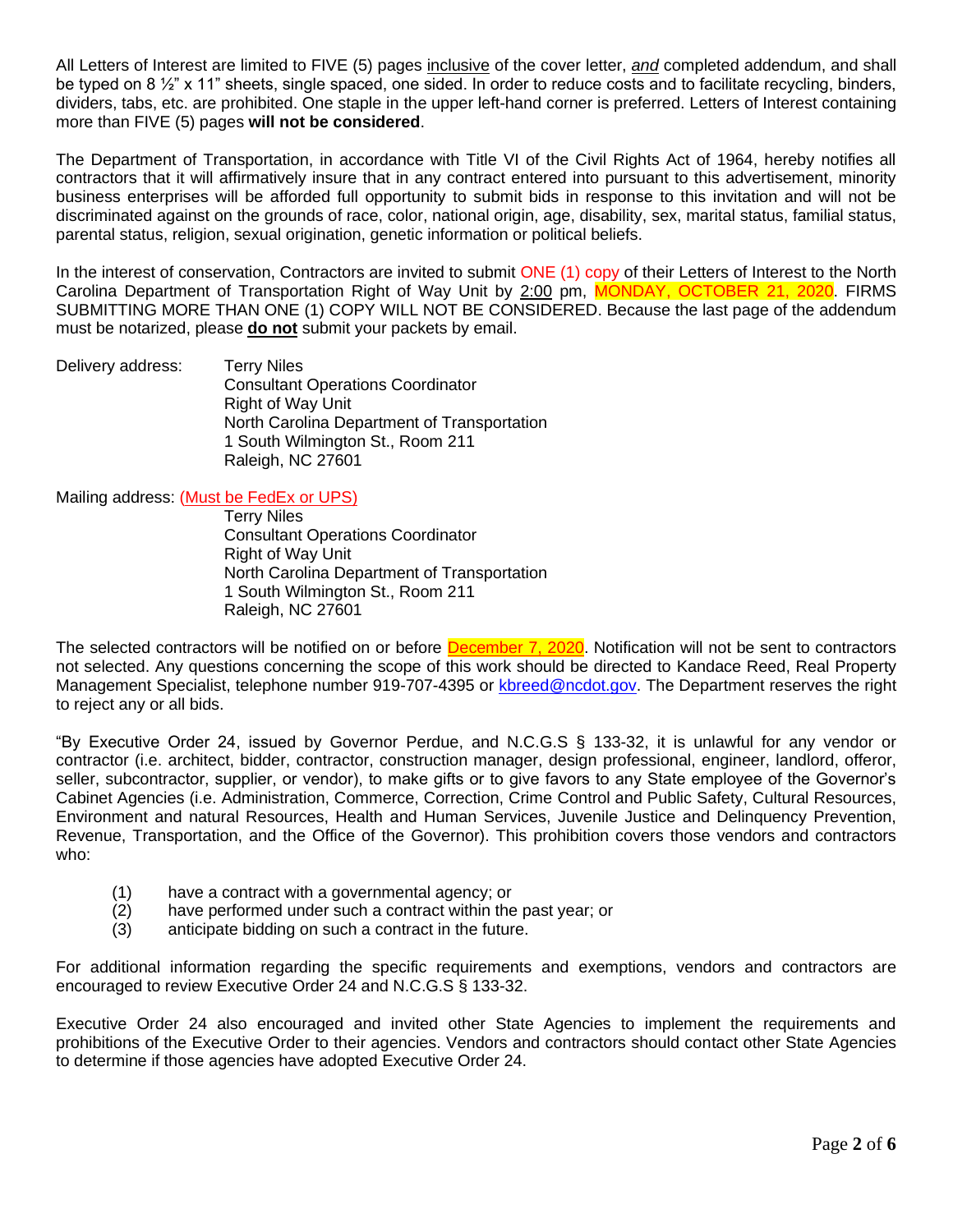# **ADDENDUM**

STATE OF NORTH CAROLINA DEPARTMENT OF TRANSPORTATION RALEIGH, NC

# PRIVATE CONTRACTING FIRM'S QUESTIONNAIRE &

CONFLICT OF INTEREST STATEMENT

| <b>FIRM NAME:</b><br><b>ADDRESS:</b> |                             |  |
|--------------------------------------|-----------------------------|--|
| <b>NCDOT VENDOR#</b><br>TELEPHONE:   | <b>GC LICENSE #</b><br>FAX: |  |
| <b>EMAIL ADDRESS:</b>                | <b>MOBILE:</b>              |  |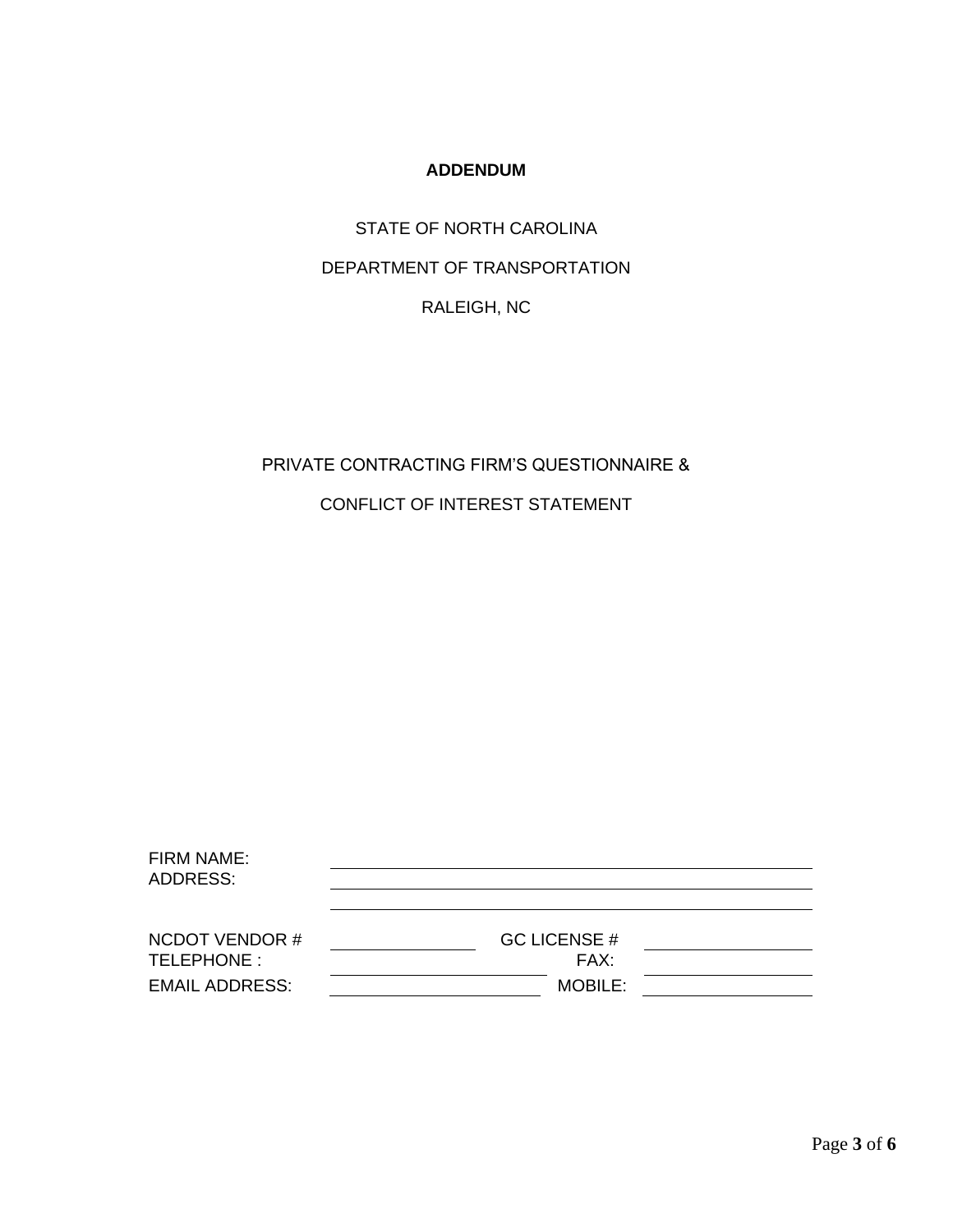1. List all sub-contractors to be used and their capacity:

| <b>Contractor Name</b> | Capacity |
|------------------------|----------|
|                        |          |
|                        |          |
|                        |          |
|                        |          |
|                        |          |
|                        |          |
|                        |          |
|                        |          |

2. List Lab(s) to be used and type of accreditation:

| Lab Name | Accreditation |
|----------|---------------|
|          |               |
|          |               |
|          |               |
|          |               |
|          |               |
|          |               |
|          |               |
|          |               |

3. List Air Monitoring Company(s) to be used and type of accreditation:

| Name | Accreditation |
|------|---------------|
|      |               |
|      |               |
|      |               |
|      |               |
|      |               |
|      |               |
|      |               |
|      |               |

4. List the various computer programs with which the firm conducts business on a daily basis:

| Program | Purpose |
|---------|---------|
|         |         |
|         |         |
|         |         |
|         |         |
|         |         |
|         |         |
|         |         |
|         |         |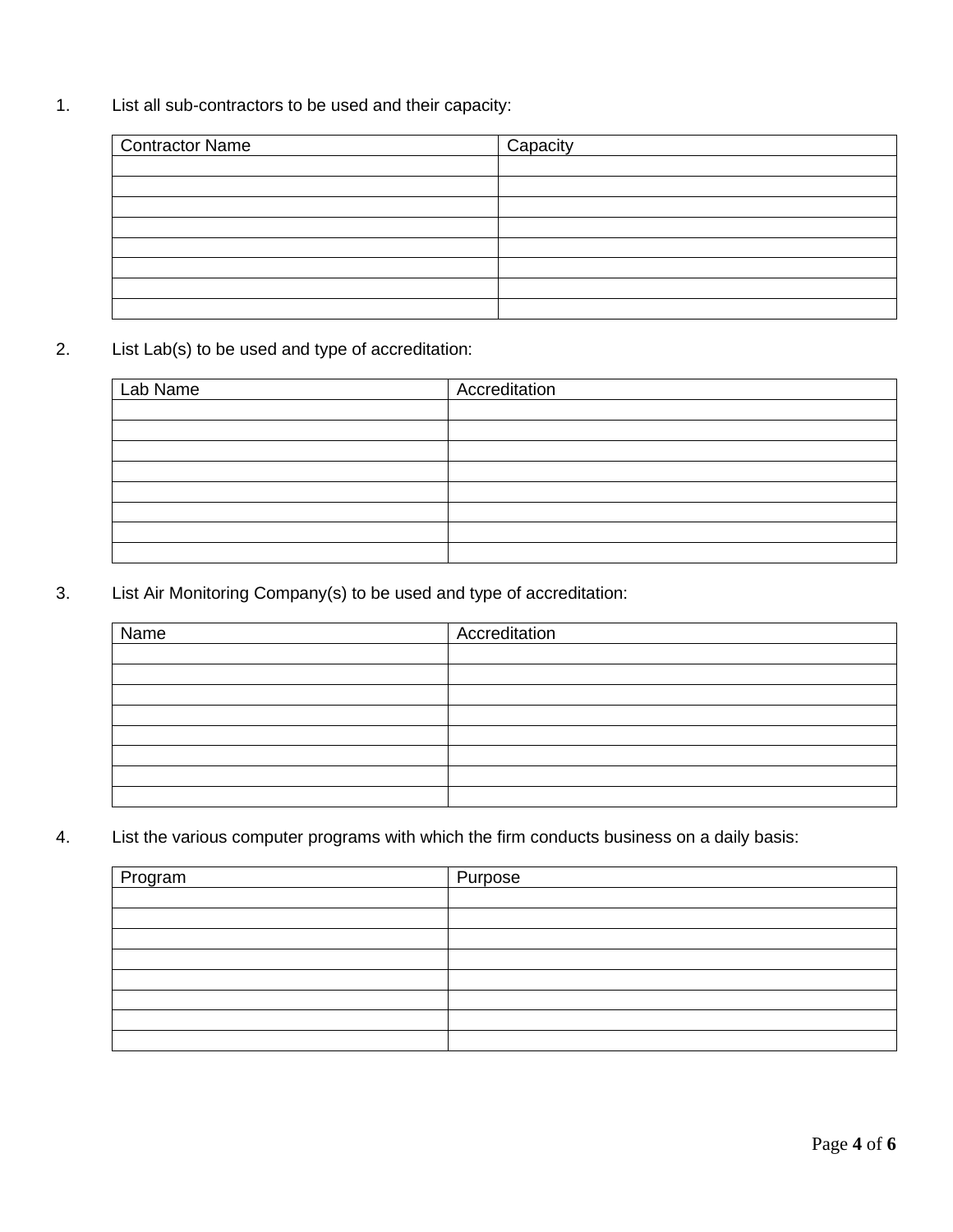## **2021-2022 CALENDAR YEAR UNIT COST**

### 1. **Unit cost for inspection and lab analysis, if any:**

- a. \$ Residential
- b. \$ Miscellaneous non-residential (out buildings, sheds, barns, etc.Greater than 50 SF)
- c. \$ Miscellaneous non-residential (out buildings, sheds, barns, etc. Less than 50 SF)
- d. \$ Commercial

# 2. **Abatement price:**

ii.

- a. Non-Friable Asbestos
	- i.  $\frac{1}{2}$  Per square foot of asbestos materials.
	- ii. \$ Per linear foot of asbestos materials.
- b. Friable Asbestos
	- i.  $\frac{1}{2}$   $\frac{1}{2}$  Per square foot of asbestos materials.
		- \$ Per linear foot of asbestos materials.
	- iii. \$ Window Glazing per Window
- c. Final Visual Inspection for abated improvements: \$ Per unit *including* air monitoring.

#### 4. **Unit cost of general clearing will be paid for as a unit price.** a. Residential

- i.  $\frac{1}{2}$   $\frac{1}{2}$  Per square foot frame or metal.
- ii. \$ Per square foot masonry or other.
- b. Commercial
	- i.  $\frac{1}{2}$   $\frac{1}{2}$  Per square foot frame or metal.
	- $\frac{1}{11}$   $\frac{1}{11}$   $\frac{1}{11}$   $\frac{1}{11}$  Per square foot masonry or other.

### **5. Additional Clearings of Miscellaneous Items;**

- a. \$ \_\_\_\_\_\_\_\_\_\_Per Standard Well Abandonment
- b. \$ **Per Standard Septic Abandonment**
- c. \$ \_\_\_\_\_\_\_\_\_\_Per LF of Fencing
- d. \$ \_\_\_\_\_\_\_\_\_\_Backfill Basement Per CF
- e. \$ Remove Concrete Pads/Driveways/Asphalt Per CF

### **6. Additional Inspection & Abatement Costs;**

- a. \$ Lead Paint Inspection
- b. \$ \_\_\_\_\_\_\_\_\_\_\_\_\_\_\_\_Lead Paint abatement per SF
- c. \$ \_\_\_\_\_\_\_\_\_\_Lead Paint abatement per LF
- d. \$ \_\_\_\_\_\_\_\_\_\_Hazardous Mold Inspection
- e. \$ \_\_\_\_\_\_\_\_\_\_Hazardous Mold Abatement per SF
- f. \$ \_\_\_\_\_\_\_\_\_\_Hazardous Mold Abatement per LF